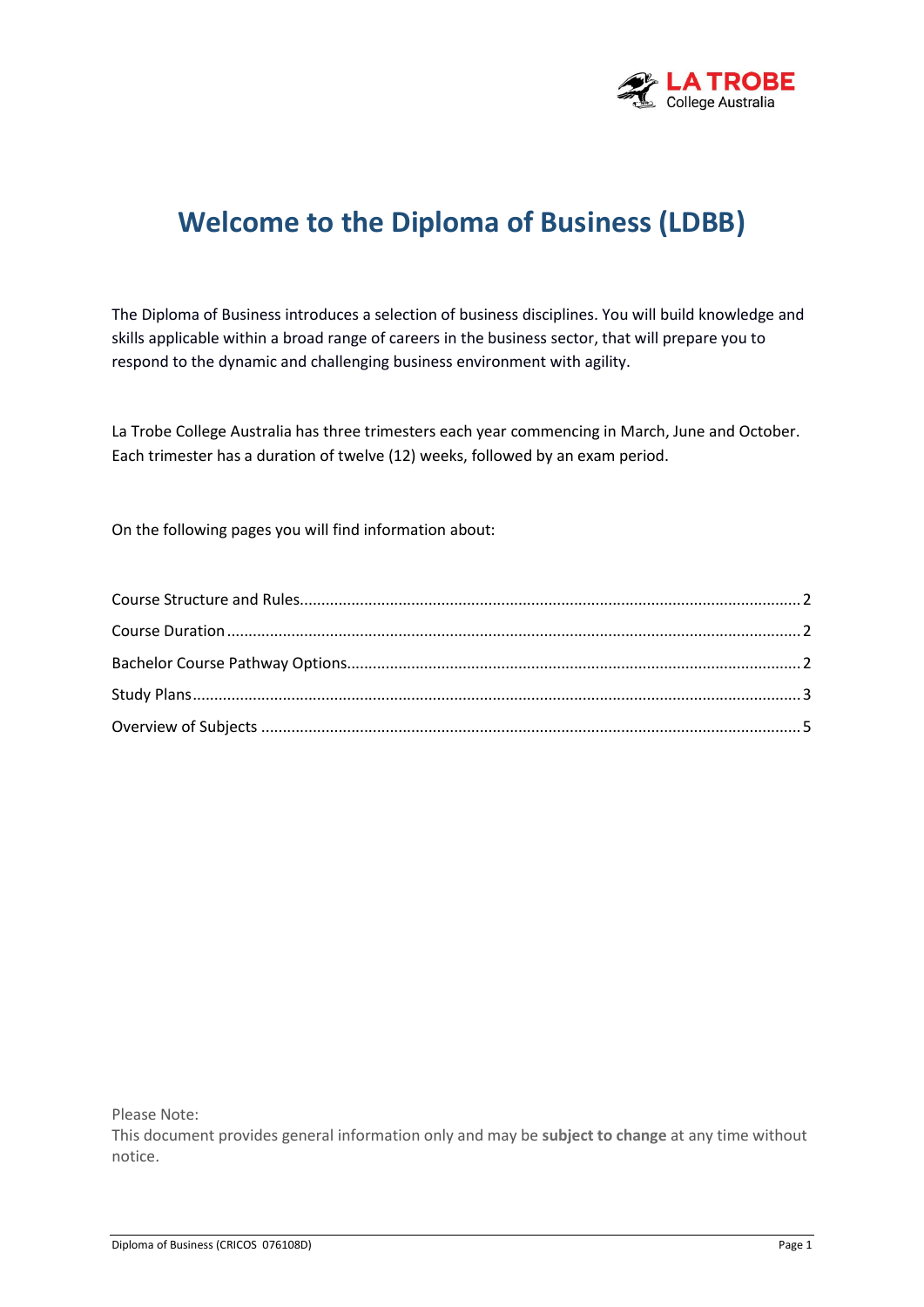

# **Diploma of Business (LDBB)**

#### **Course Structure & Rules:**

Students must pass **8 subjects** of the Diploma before receiving an offer into second year of the degree. All eight (8) subjects must be passed in a **maximum** of three (3) trimesters. La Trobe University will not automatically accept students who have taken 4+ trimesters to complete the Diploma.

Each subject in the diploma equals 15 credit points (cp). To complete the Diploma, you must have 120 credit points. In accordance with the enrolment policy, a student can do no more than 60 cp per trimester, that is, no more than four (4) subjects per trimester.

#### **Course Duration**

Students may study over two trimesters (8 months), or three trimesters (12 months). All subjects are offered across trimesters 1, 2 and 3.

#### **Bachelor Course Pathway Options**

Upon completion of the Diploma, you will progress to second year of Bachelor Studies at La Trobe University. Course options to select from include:

Bachelor of Business Analytics

Bachelor of Accounting

Bachelor of Business

Bachelor of Commerce

*Detailed study plans on following pages assist with subject selection, based on the Bachelor course you would like to progress to.*

*These pathways and following study plans may be* subject to change *at any time without notice.*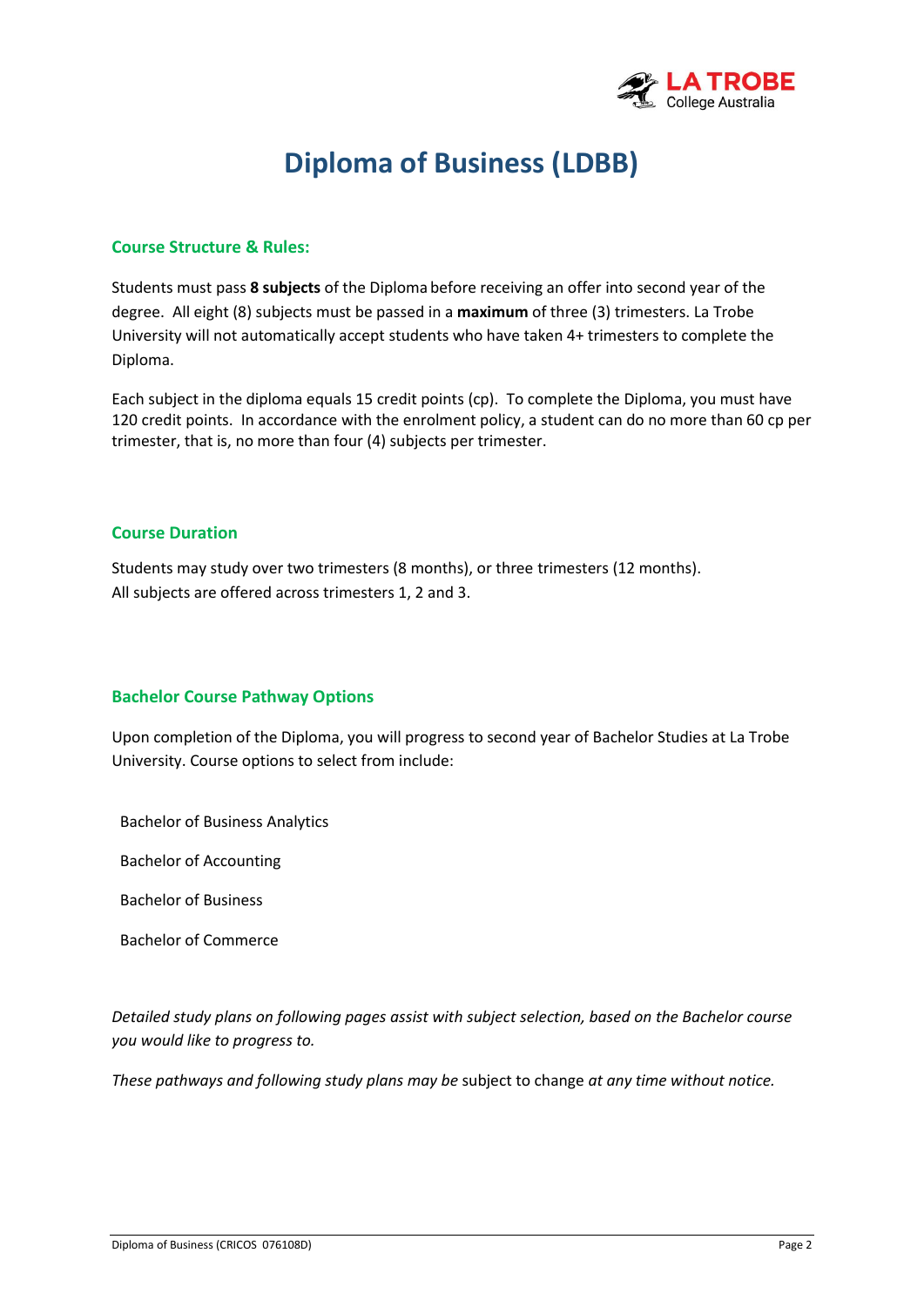

#### **Study Plans according to Bachelor Course.**

| Study Plan for Students progressing to Bachelor of Business Analytics |                                                                 |                                |                          |  |
|-----------------------------------------------------------------------|-----------------------------------------------------------------|--------------------------------|--------------------------|--|
| Up to 8 Credits                                                       |                                                                 |                                |                          |  |
|                                                                       | Electives may be chosen according to preferred area of interest |                                |                          |  |
|                                                                       | Compulsory module LTM1AIM - Academic Integrity Module           |                                |                          |  |
| Subjects to enrol in:                                                 |                                                                 |                                |                          |  |
| BBUS1SBY (Core)                                                       | BMGT1OBE (Core)                                                 | BBUS1001 (Core)                | <b>BBUS1IEI</b> (Core)   |  |
|                                                                       |                                                                 |                                |                          |  |
| Sustainability                                                        | Organisational Behaviour                                        | <b>Data Analytics Concepts</b> | Economic Issues & Public |  |
|                                                                       |                                                                 |                                | Policy                   |  |
| TCSE1PE (Core)                                                        | Elective                                                        | Elective                       | Elective                 |  |
| Programming Environment                                               |                                                                 |                                |                          |  |
|                                                                       |                                                                 |                                |                          |  |

| Study Plan for Students progressing to Bachelor of Accounting |                                                                 |                                |                          |
|---------------------------------------------------------------|-----------------------------------------------------------------|--------------------------------|--------------------------|
| Up to 8 Credits                                               |                                                                 |                                |                          |
|                                                               | Electives may be chosen according to preferred area of interest |                                |                          |
|                                                               | Compulsory module LTM1AIM - Academic Integrity Module           |                                |                          |
| Subjects to enrol in:                                         |                                                                 |                                |                          |
|                                                               |                                                                 |                                |                          |
| <b>BBUS1SBY (Core)</b>                                        | <b>BMGT1OBE</b> (Core)                                          | <b>BBUS1001 (Core)</b>         | <b>BBUS1IEI</b> (Core)   |
| Sustainability                                                | Organisational Behaviour                                        | <b>Data Analytics Concepts</b> | Economic Issues & Public |
|                                                               |                                                                 |                                | Policy                   |
| BACC1AMD (Core)                                               | <b>BFIN1FOF (Core)</b>                                          | BLST2001 (Core)                | Elective                 |
| <b>Fundamentals of</b>                                        | <b>Fundamentals of Finance</b>                                  | Introduction to Business &     |                          |
| Accounting                                                    |                                                                 | Company Law                    |                          |
|                                                               |                                                                 |                                |                          |

| Study Plan for Students progressing to Bachelor of Business |                                                                 |                         |                          |  |
|-------------------------------------------------------------|-----------------------------------------------------------------|-------------------------|--------------------------|--|
| Up to 8 Credits                                             |                                                                 |                         |                          |  |
|                                                             | Electives may be chosen according to preferred area of interest |                         |                          |  |
|                                                             | Compulsory module LTM1AIM - Academic Integrity Module           |                         |                          |  |
| Subjects to enrol in:                                       |                                                                 |                         |                          |  |
|                                                             |                                                                 |                         |                          |  |
| <b>BBUS1SBY (Core)</b>                                      | BMGT1OBE (Core)                                                 | BBUS1001 (Core)         | <b>BBUS1IEI</b> (Core)   |  |
| Sustainability                                              | Organisational Behaviour                                        | Data Analytics Concepts | Economic Issues & Public |  |
|                                                             |                                                                 |                         | Policy                   |  |
| Elective                                                    | Elective                                                        | Elective                | Elective                 |  |
|                                                             |                                                                 |                         |                          |  |
|                                                             |                                                                 |                         |                          |  |
|                                                             |                                                                 |                         |                          |  |

| Study Plan for Students progressing to Bachelor of Commerce |                                                                 |                          |                            |
|-------------------------------------------------------------|-----------------------------------------------------------------|--------------------------|----------------------------|
| * WAM 70%                                                   |                                                                 |                          |                            |
| Up to 8 Credits                                             |                                                                 |                          |                            |
|                                                             | Electives may be chosen according to preferred area of interest |                          |                            |
|                                                             | Compulsory module LTM1AIM - Academic Integrity Module           |                          |                            |
| Subjects to enrol in:                                       |                                                                 |                          |                            |
|                                                             |                                                                 |                          |                            |
| BBUS1SBY (Core)                                             | BBUS1001 (Core)                                                 | <b>BBUS1IEI</b> (Core)   | BLST2001 (Core)            |
| Sustainability                                              | Data Analytics Concepts                                         | Economic Issues & Public | Introduction to Business & |
|                                                             |                                                                 | Policy                   | Company Law                |
| <b>BFIN1FOF (Core)</b>                                      | Elective                                                        | Elective                 | Elective                   |
| <b>Fundamentals of Finance</b>                              |                                                                 |                          |                            |
|                                                             |                                                                 |                          |                            |

*\* WAM = Weighted average mark. That is, the average mark achieved across all completed subjects in a course, including any failed and repeated units. Bachelor courses have a WAM requirement for entry into course.*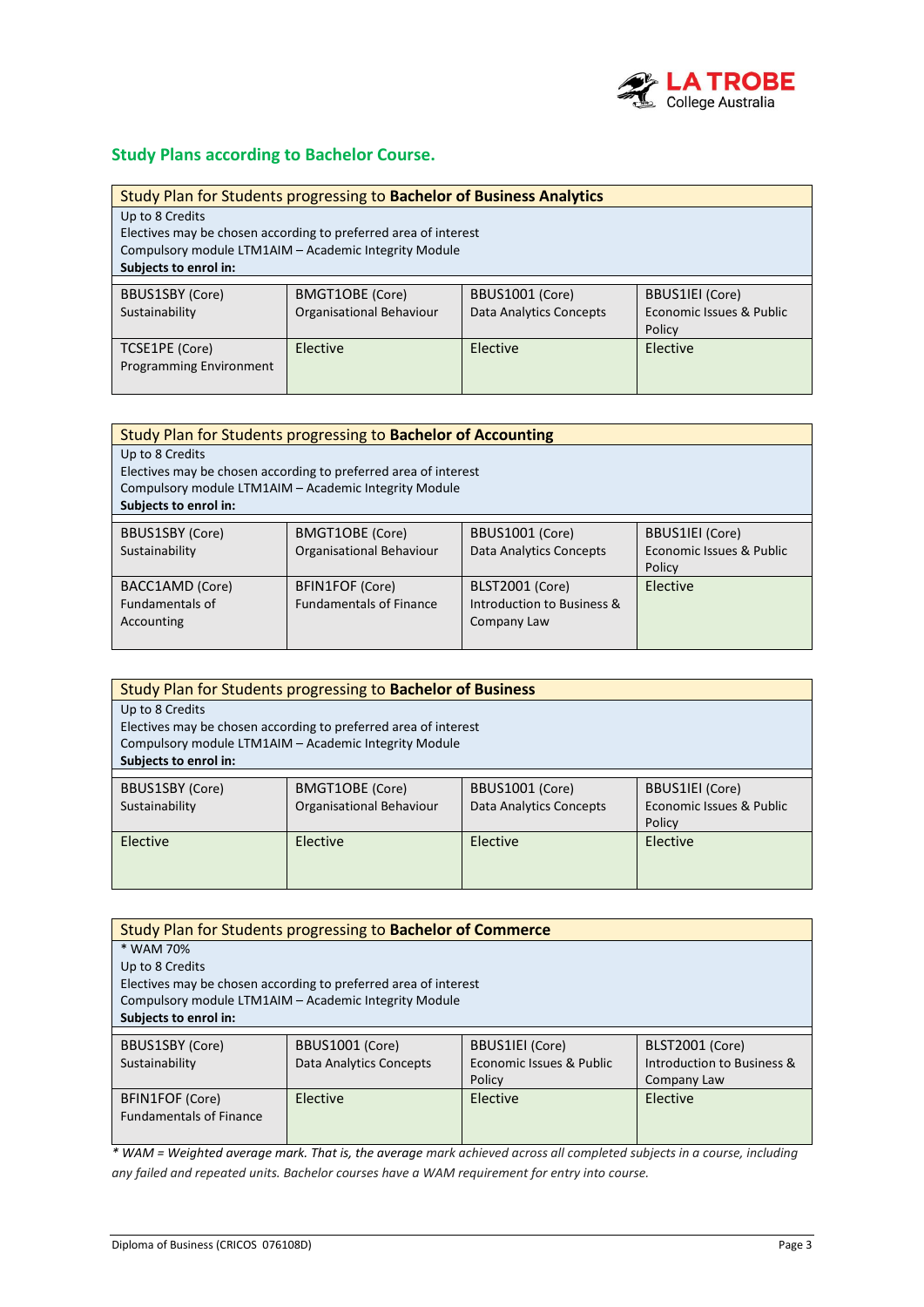

#### **Overview of Subjects:**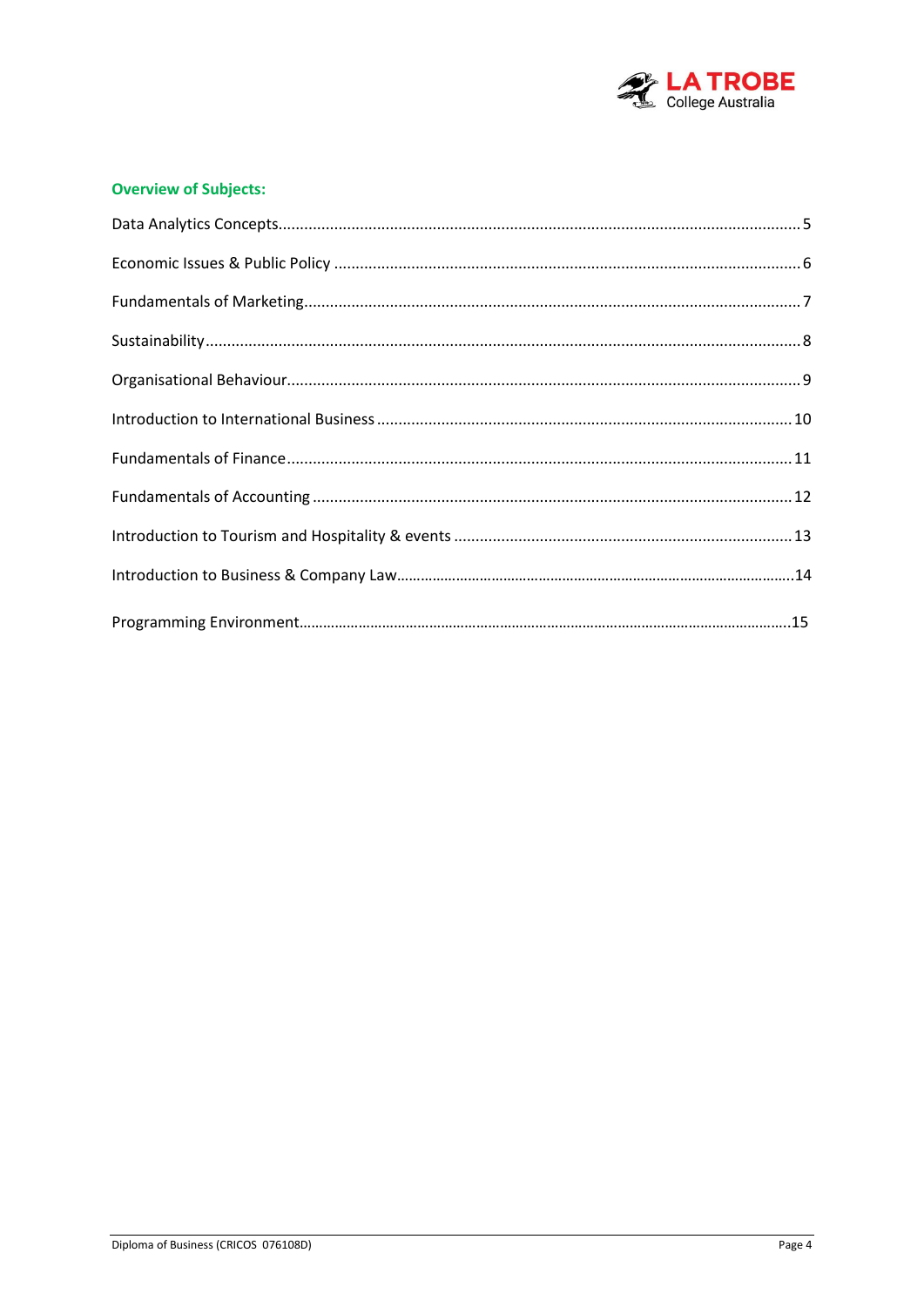

# BBUS1001 Data Analytics Concepts

Any modern business today will utilise some form of spreadsheet tool to review, manipulate and visualise data (in the form of charts for reporting). A spreadsheet tool also enables one to undertake advanced tasks on business data, such as performing scenario analyses and undertaking complex data analytics, for example creating a forecasting model. In this subject, you will learn how to use two technological tools to undertake data analysis. The first tool is Structure Query Language (SQL), which we will use to pull relevant data into Excel and facilitate further analysis. Next, various advanced Excel analyses including pivot tables, statistical analysis, and creation of basic forecasting models will be covered. Upon successful completion of this subject, you will be proficient in basic data analysis using Excel and SQL, setting you up to become an analytical and data driven problem solver. With these skills, you will also be ready to identify insights allowing you to disrupt typical business operations systematically and with a higher chance of success.

## Class requirements

Timetabled hours per week (**4** hours)

- One 2-hour lecture per week
- One 2-hour tutorial per week

| <b>Assessment Type</b>                                               | Weighting | <b>Learning Outcomes</b> |
|----------------------------------------------------------------------|-----------|--------------------------|
| Test 1- Online Quiz (Early Assessment)                               | 5%        | 2                        |
| Assignment 1 - Effective Data Visualisation using Excel              | 25%       | 2,3,4                    |
| Assignment 2- Create a data-driven solution to a business<br>problem | 20%       | 2,3,4,5                  |
| <b>Final Examination</b>                                             | 50%       | $1 - 5$                  |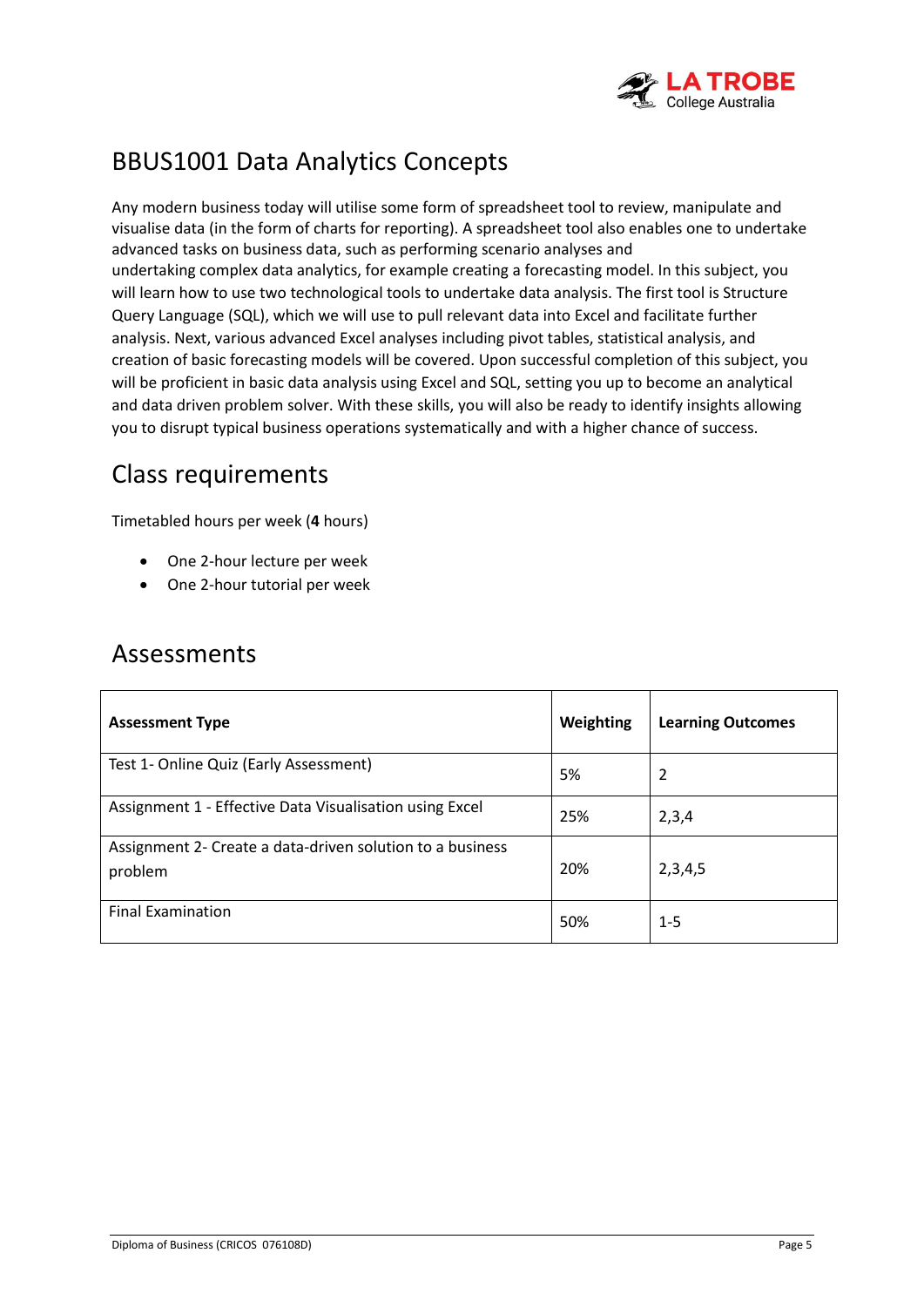

# BBUS1IEI Economic Issues & Public Policy

Economics is the study of human behaviour and in particular the choices that individuals, businesses, and governments make to deal with scarcity and the incentives that guide those choices. In Investigating Economic Issues, you will learn how the forces of demand and supply coordinate the behaviour of individuals and businesses in the market and how government policy affects those market outcomes. You will study the decisions that businesses make in determining how much to produce and at what cost. Further you will investigate how the market structure affects firms' choices. At the macro level, you will explain how to measure economic activity, including levels of inflation and unemployment, and you will examine some of the factors that influence these variables and the impact they have on business.

## Class requirements

Timetabled hours per week (4 hours)

- One 2-hour lecture per week
- One 2-hour tutorial per week

| <b>Assessment Type</b>   | Weighting | <b>Learning Outcomes</b> |
|--------------------------|-----------|--------------------------|
| In class exercises       | 20%       | $1 - 5$                  |
| Mid semester test        | 10%       | 1,2,4                    |
| Assignment               | 20%       | $1 - 5$                  |
| <b>Final Examination</b> | 50%       | $1 - 5$                  |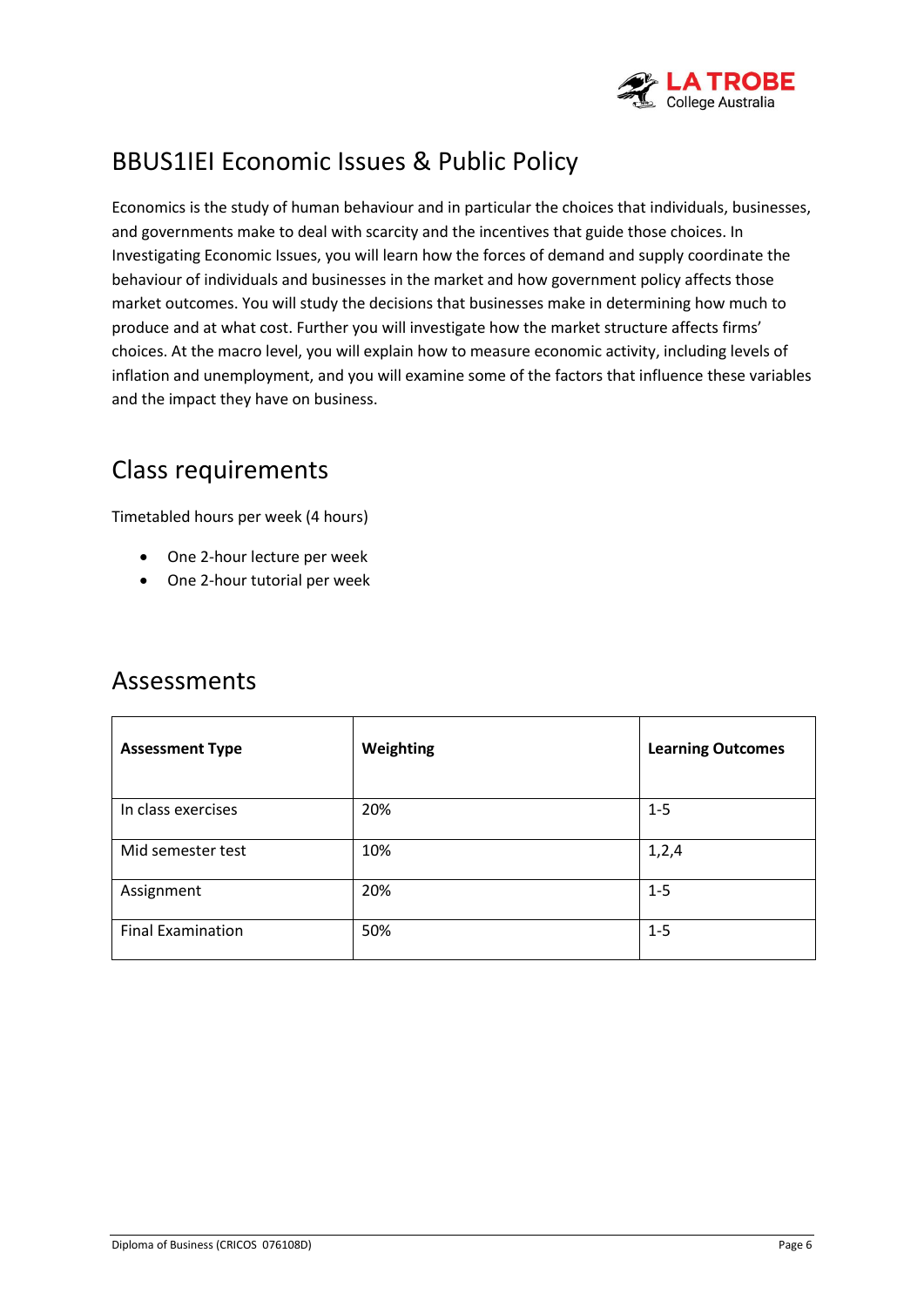

# BMKT1MSD Fundamentals of Marketing

An introductory subject to marketing principles and practice as applied to mainly fast-moving consumer goods. A key focus of this subject will be development of communication and presentation skills that are integral to the marketing profession and success in business. Through the integration of these skills within the subject, you will develop transferable skills that will used throughout your business career to engage with a range of stakeholders. Topics will cover the marketing concept, the marketing environment, buying behaviour in consumer and organisational markets, customer segmentation, targeting and positioning, developing the marketing mix, and the implementation and control of marketing programs. This subject provides a sound foundation for future marketing subjects, advanced skill-development, and your career.

## Class requirements

Timetabled hours per week (4 hours)

- One 2-hour lecture per week
- One 2-hour tutorial per week

| <b>Assessment Type</b>  | Weighting                | <b>Learning Outcomes</b> |
|-------------------------|--------------------------|--------------------------|
| Individual Test X 10    | 20%<br>$(10 \times 2\%)$ | $1 - 5$                  |
| Individual Assignment   | 40%                      | $1 - 5$                  |
| <b>Group Assignment</b> | 40%                      | $1 - 5$                  |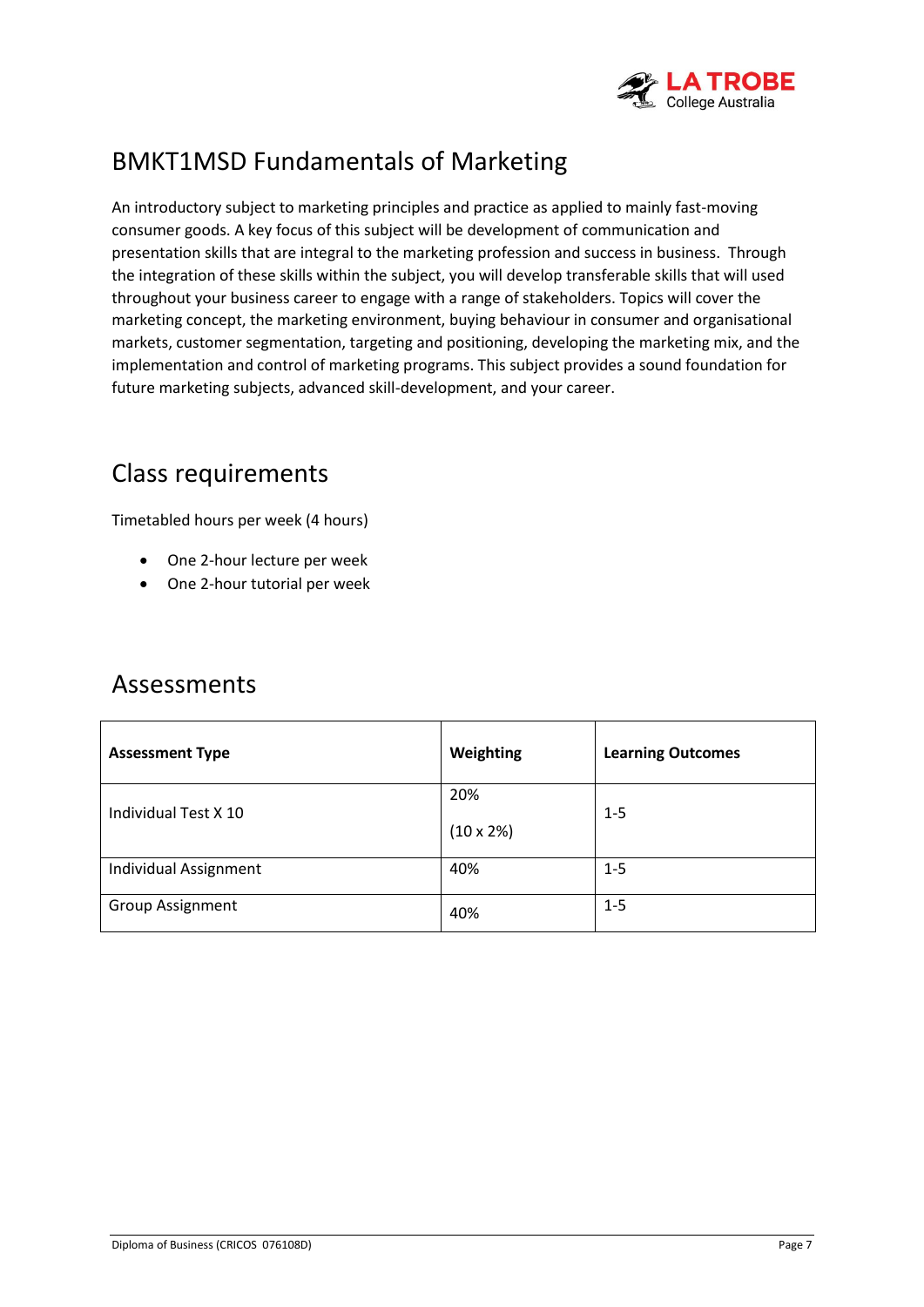

# BBUS1SBY Sustainability

This subject introduces you to the concept of sustainability, and a systems approach to understanding the complex interactions between the environmental, economic, and social dimensions of sustainability. The subject attracts students from a range of fields, bringing a multidisciplinary team perspective to the researching, analysis, and problem-solving aspects of creating positive change for sustainability. In teams, you are required to critique, design, and present an action plan aimed at resolving a sustainability issue that impacts current and future generations. This subject provides you with the opportunity to enhance, demonstrate and document work-ready skills appropriate to your chosen career path.

# Class requirements

Timetabled hours per week (4 hours)

- One 2-hour lecture per week
- One 2-hour tutorial per week

| <b>Assessment Type</b>             | Weighting | <b>Learning Outcomes</b> |
|------------------------------------|-----------|--------------------------|
| <b>Group Assignment</b>            | 30%       | $1 - 3$                  |
| Individual Assessment (1500 words) | 40%       | $1 - 3$                  |
| Online & In Class Activities       | 30%       | $1 - 2$                  |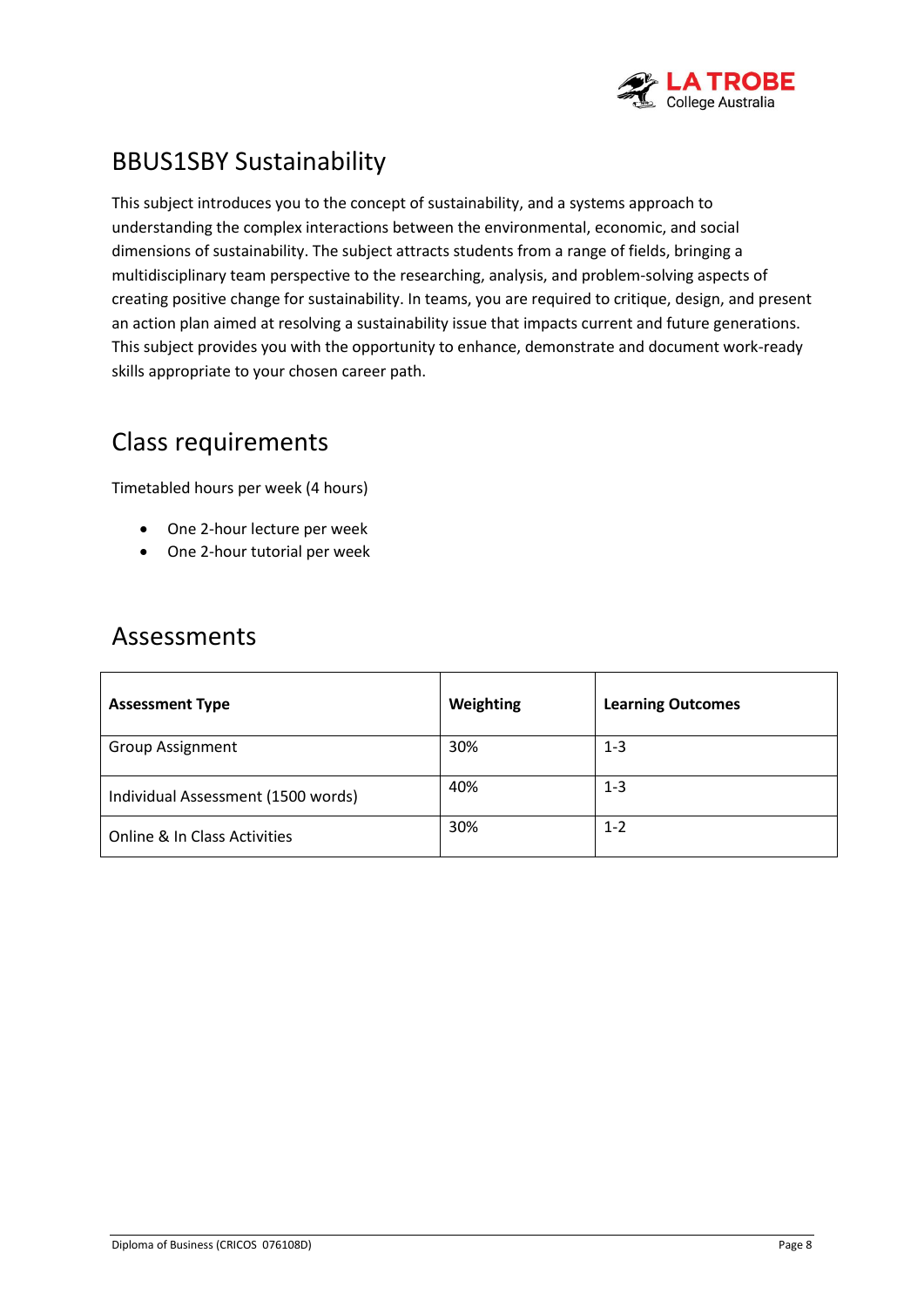

# BMGT1OBE Organisational Behaviour

Organisational Behaviour will introduce individual characteristics, interpersonal relationships, and group processes, as they relate to individual behaviour and outcomes in organisations. Organisational behaviour theory and concepts will be applied to current organisational problems relating to motivation, decision-making, teamwork, leadership, and diversity. In the workshops students will develop the capabilities to work effectively in teams and lead teams to achieve their goals.

## Class requirements

Timetabled hours per week (4 hours)

- One 2-hour lecture per week
- One 2-hour tutorial per week

| <b>Assessment Type</b>   | Weighting | <b>Learning Outcomes</b> |
|--------------------------|-----------|--------------------------|
| In Class Quizzes (10)    | 20%       | $1 - 5$                  |
| Individual Assignment    | 20%       | $1 - 5$                  |
| <b>Group Assignment</b>  | 20%       | $1 - 5$                  |
| <b>Final Examination</b> | 40%       | $1 - 5$                  |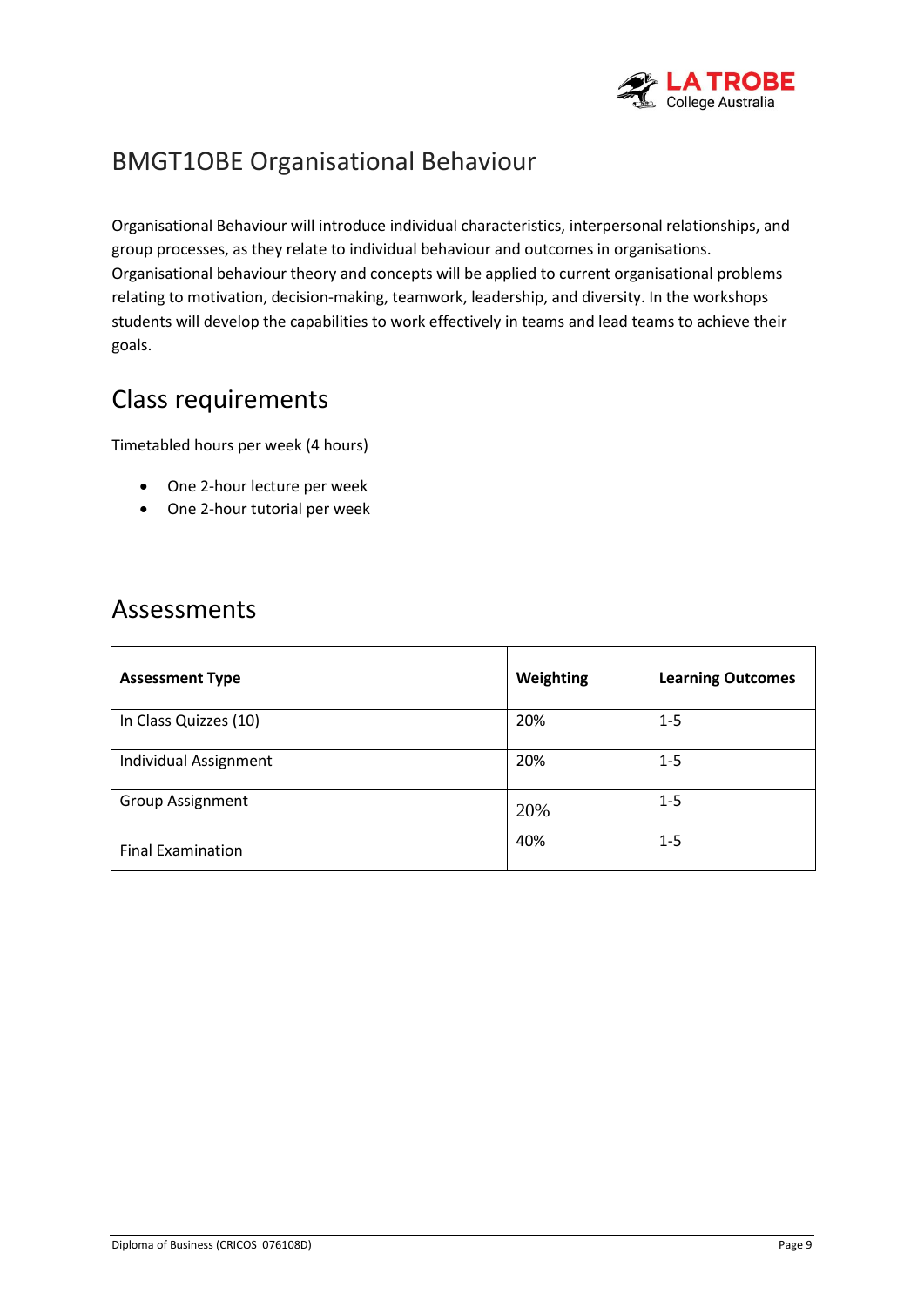

# BMGT1IB Introduction to International Business

This is an introductory unit in international business, designed to provide students both with the foundations necessary to commence and to continue their degree in international business and with a comprehensive understanding of the issues facing firms in international markets. The unit broadly covers all facets of international business and is divided into five main themes: 1) globalisation, 2) country differences, 3) the global trade and investment environment, 4) the strategy and structure of international business, and 5) business operations. Students will develop cultural awareness, fluency and competence, develop the capacity to evaluate the global environment, and to analyse the issues in global operation with theories of international business.

## Class requirements

Timetabled hours per week (4 hours)

- One 2-hour lecture per week
- One 2-hour tutorial per week

<span id="page-9-0"></span>

| <b>Assessment Type</b>                  | Weighting | Learning<br><b>Outcomes</b> |
|-----------------------------------------|-----------|-----------------------------|
| Weekly Tutorial Tasks & Online Quizzes. | 30%       | $1 - 8$                     |
| Assignment                              | 30%       | $2 - 8$                     |
| <b>Final Examination</b>                | 40%       | 1,2,4,5,6                   |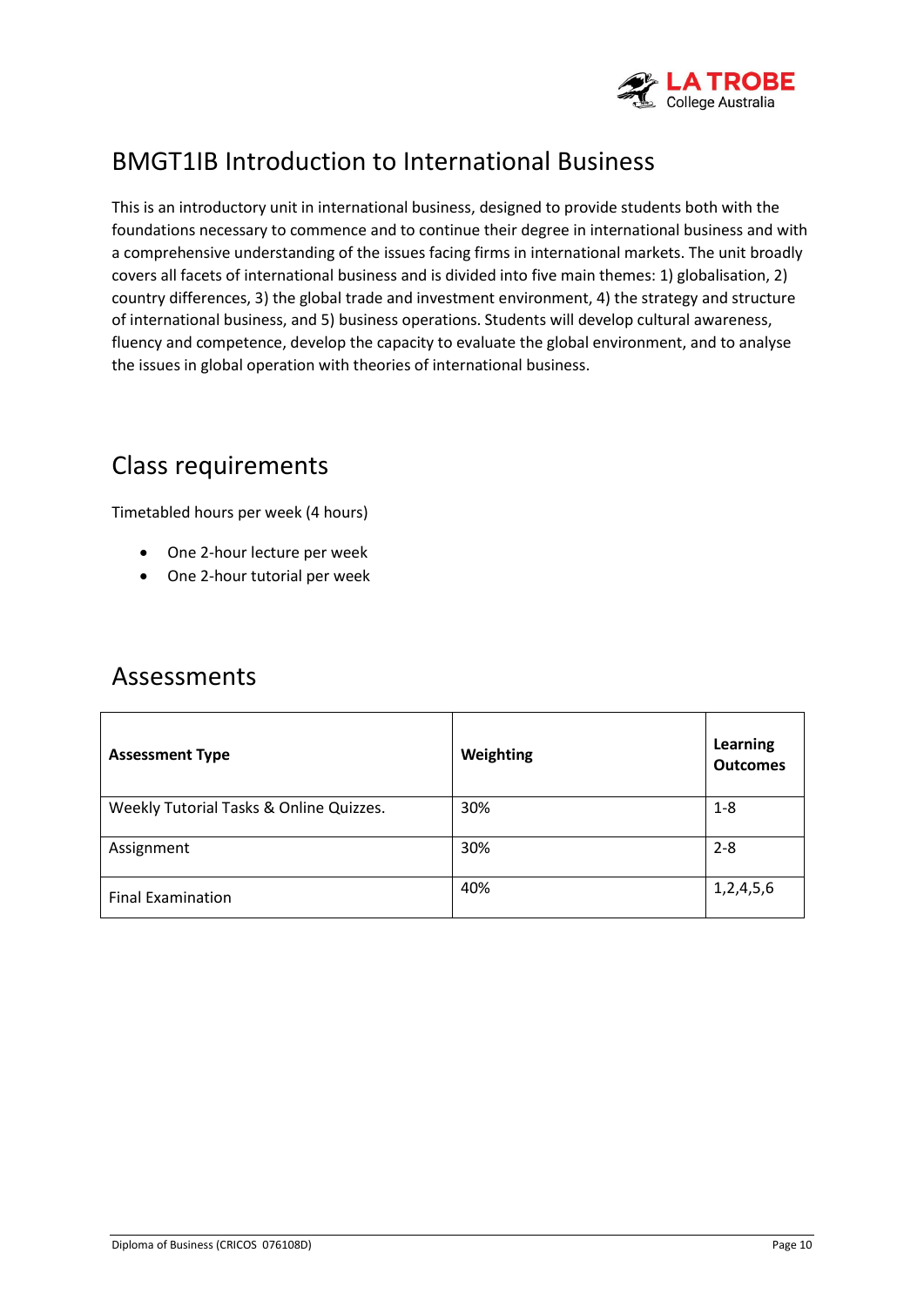

# BFIN1FOF Fundamentals of Finance

The aim of the subject is both to provide background information and understanding of the concepts and importance of finance to all students, as well as to suitably prepare students for future subjects comprising a major stream or degree program in finance. The content of the subject will cover the nature of the financial environment and the types of financial decision-making required from both a business and individual perspective. The subject further develops the concept of the time value of money, methods of valuing various financial assets such as shares and bonds, methods of project evaluation and the determination of a firm's cost of capital. The subject also focuses on the trade-off between risk and return in relation to financial assets to provide an understanding of modern portfolio theory. The subject also introduces students to the theoretical concepts and empirical testing of capital market efficiency, and to the concepts and terminology associated with options.

## Class requirements

Timetabled hours per week (4 hours)

- One 2-hour lecture per week
- One 2-hour tutorial per week

| <b>Assessment Type</b> | Weighting | <b>Learning Outcomes</b> |
|------------------------|-----------|--------------------------|
| Online quizzes         | 10%       | $1 - 5$                  |
| Seminar quizzes        | 10%       | $1 - 5$                  |
| Assignment             | 30%       | 3,4,5                    |
| Final examination      | 50%       | $1 - 5$                  |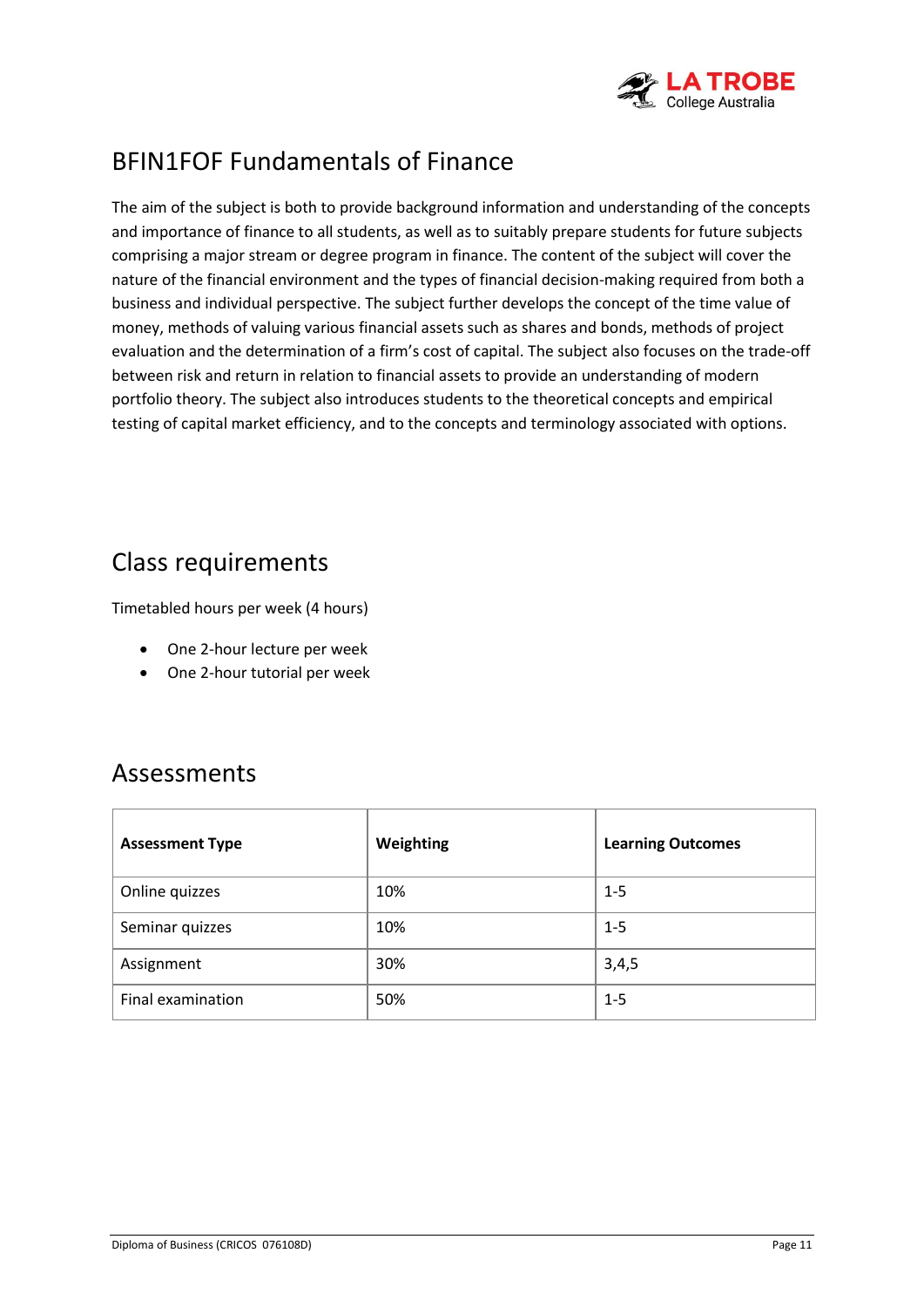

# BACC1AMD Fundamentals of Accounting

This subject provides you with an understanding of accounting process and application in the business environment. The subject covers the conceptual framework underlying accounting practices and the application of accounting information systems in the process of recording and reporting business transactions. After studying this subject, you will be enabled to use accounting information to make business decisions and judgments incorporating both technical knowledge and ethical principles.

## Class requirements

Timetabled hours per week (4 hours)

- One 2-hour lecture per week
- One 2-hour tutorial per week

| <b>Assessment Type</b>      | Weighting | <b>Learning Outcomes</b> |
|-----------------------------|-----------|--------------------------|
| Online Quizzes (4)          | 10%       | $1 - 3$                  |
| Assignment One - Individual | 15%       | 1,2,4                    |
| Assignment Two - Group      | 15%       | $1 - 4$                  |
| Final Exam                  | 60%       | 1, 2, 3                  |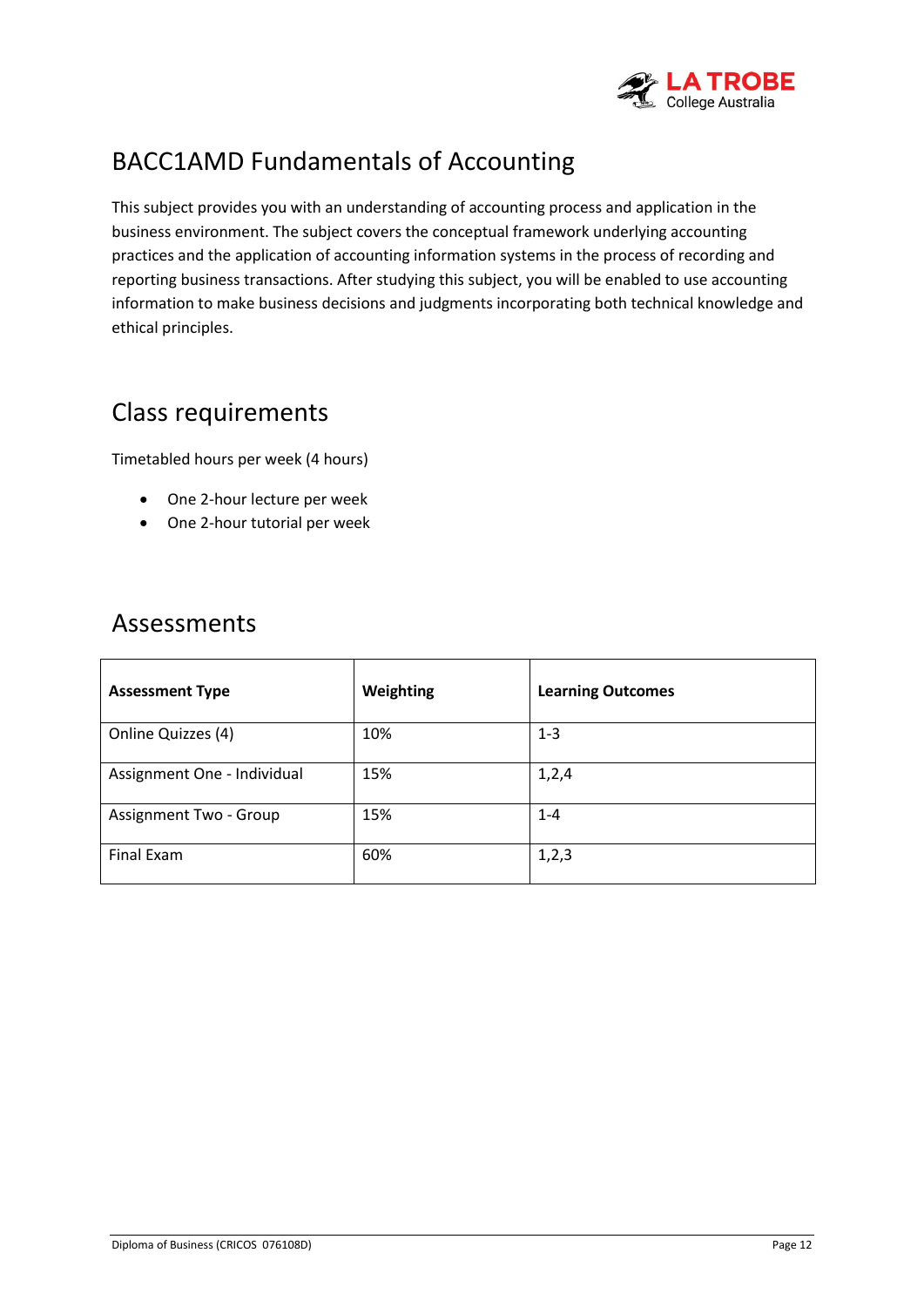

# BTHS1THE Introduction to Tourism, Hospitality and Events

This subject introduces you to concepts, theories and terminology involved in an academic study of tourism, hospitality and events. It provides you with a comprehensive overview of the tourism and hospitality industry in Australia. It provides you with an awareness of the breadth of the industry and of the interests and activities it encompasses. You will examine various components of the industry, with a particular focus on the nature of its organisation and the sort of data and information it generates. This subject provides a foundation for you to make informed choices about future subjects and potential career options

## Class requirements

Timetabled hours per week (4 hours)

- One 2-hour lecture per week
- One 2-hour tutorial per week

| <b>Assessment Type</b>                      | Weighting     | <b>Learning Outcomes</b> |
|---------------------------------------------|---------------|--------------------------|
| Report (1,000 words) (individual)           | 25%           | 2, 3 & 4                 |
| Online Quizzes (individual) x2              | 20% (10% x 2) | 2 & 4                    |
| PowerPoint Package (500 words) (individual) | 10%           | 2 & 5                    |
| <b>Tutorial Participation</b>               | 5%            | 2, 5                     |
| <b>Online Test</b>                          | 40%           | 1, 2                     |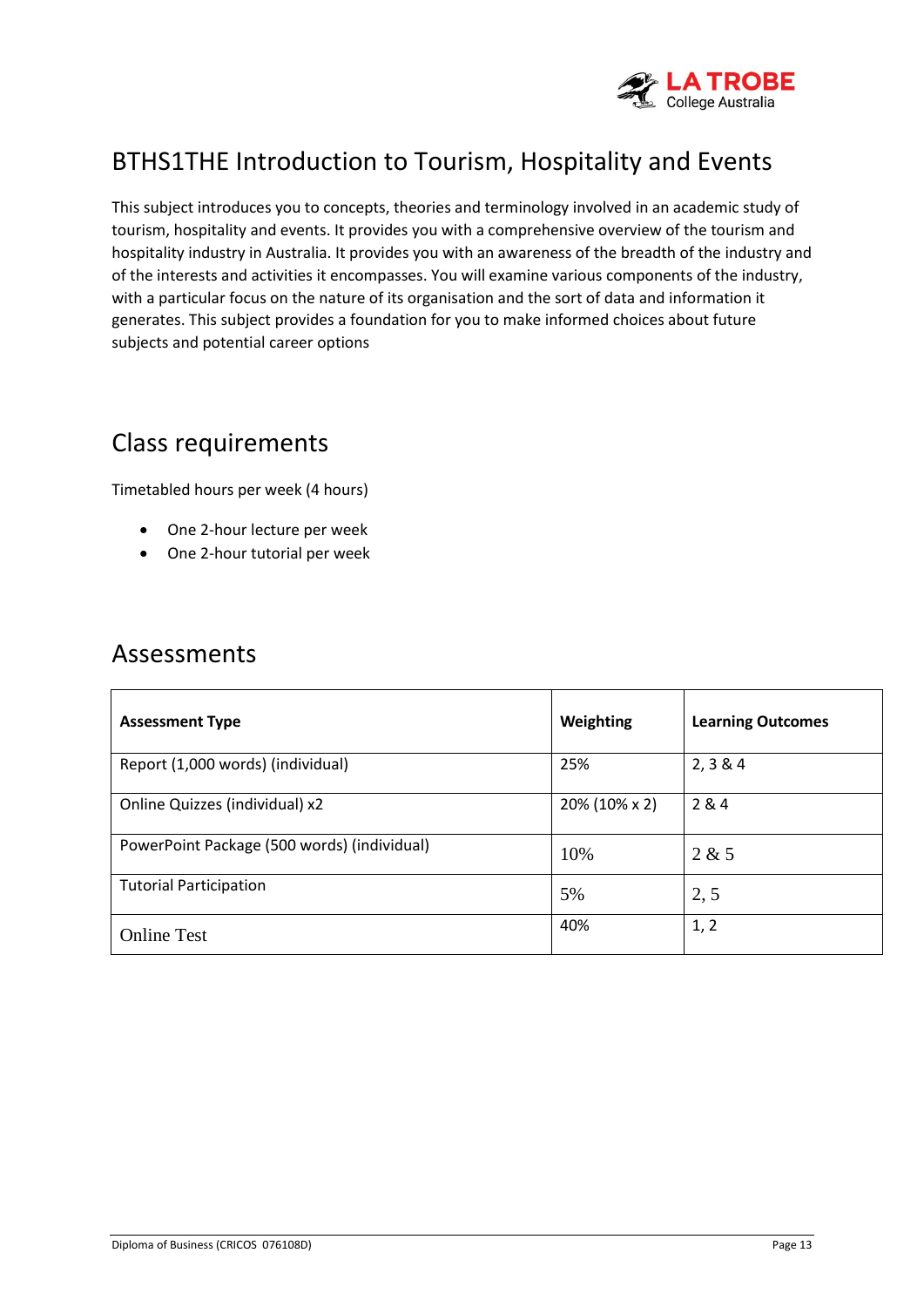

# BLST2001 Introduction to Business & Company Law

This subject explores the core principles of contract law, consumer protection and the law of negligence, and examines business structures including the law relating to the incorporation of companies. This subject also introduces students to ethical standards that apply to business activities, such as contractual relationships and special legal protections against unethical business practices and examines the practical operation of the law in the business environment. This subject adopts a skills-based learning approach through teaching the basic techniques of problem solving and promoting an understanding of the dynamic nature of the law in business and corporations. These skills prepare students for more advanced law subjects as well as their professional careers.

## Class requirements

Timetabled hours per week (4 hours)

- One 2-hour lecture per week
- One 2-hour tutorial per week

| <b>Assessment Type</b>               | Weighting | <b>Learning</b><br><b>Outcomes</b> |
|--------------------------------------|-----------|------------------------------------|
| Quizzes (x 4)                        | 20%       | 1, 2, 3, 4                         |
| Assignment - individual writing task | 10%       | 3                                  |
| Assignment                           | 20%       | 2,3,4                              |
| Final Exam                           | 50%       | 1, 2, 3, 4                         |